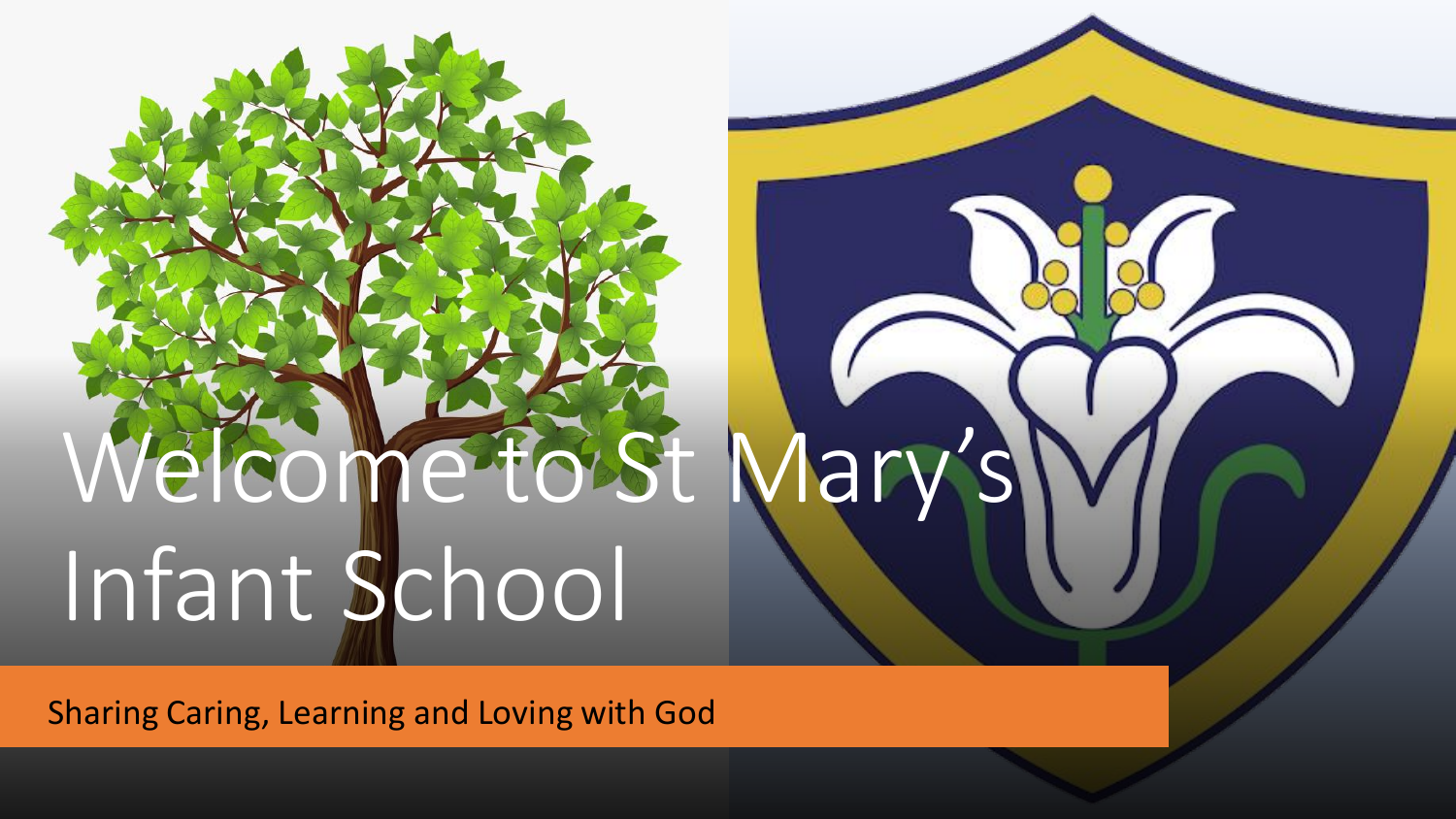#### Aim

- To introduce you to St Mary's Infant School
- To give you an overview of Early Years Foundation Stage (EYFS) and what your child will be learning
- To provide ideas of how we can effectively work together and how you can best support your child at home

| <b>Cecartment</b><br>for Education                                                                                                                                    |
|-----------------------------------------------------------------------------------------------------------------------------------------------------------------------|
| <b>Early years outcomes</b><br>A non-statutory guide for practitioners and<br>inspectors to help inform understanding of<br>child development through the early years |
| September 2013                                                                                                                                                        |
|                                                                                                                                                                       |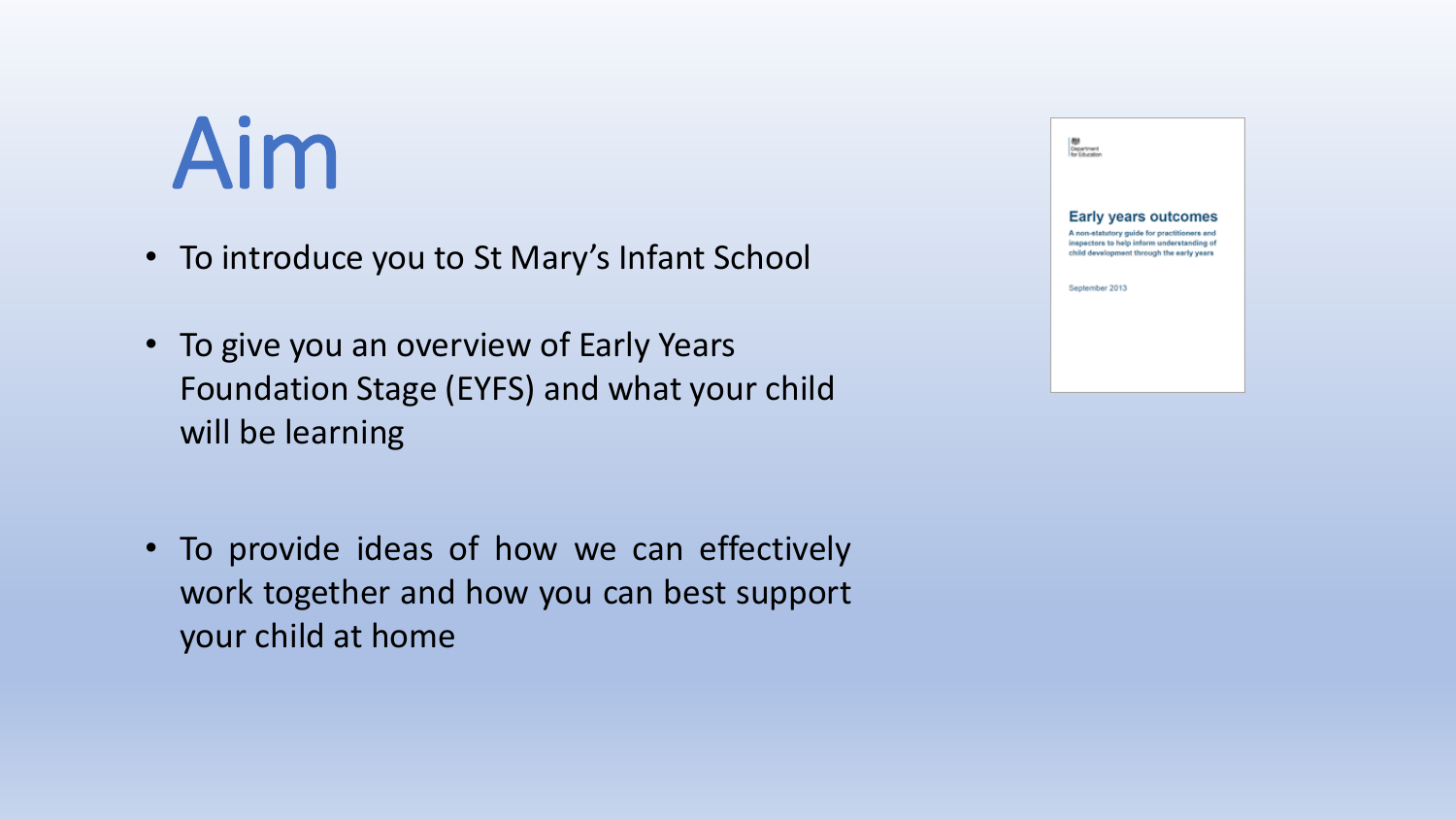#### Meet the Team

#### Headteacher – Miss Edey



Starlight Class Teacher Mrs Thomas

Starlight Class TA Mrs Green





INCO – Mr Smith



Sunshine Class Teacher Miss Farrant



Sunshine Class TA Mrs Evans

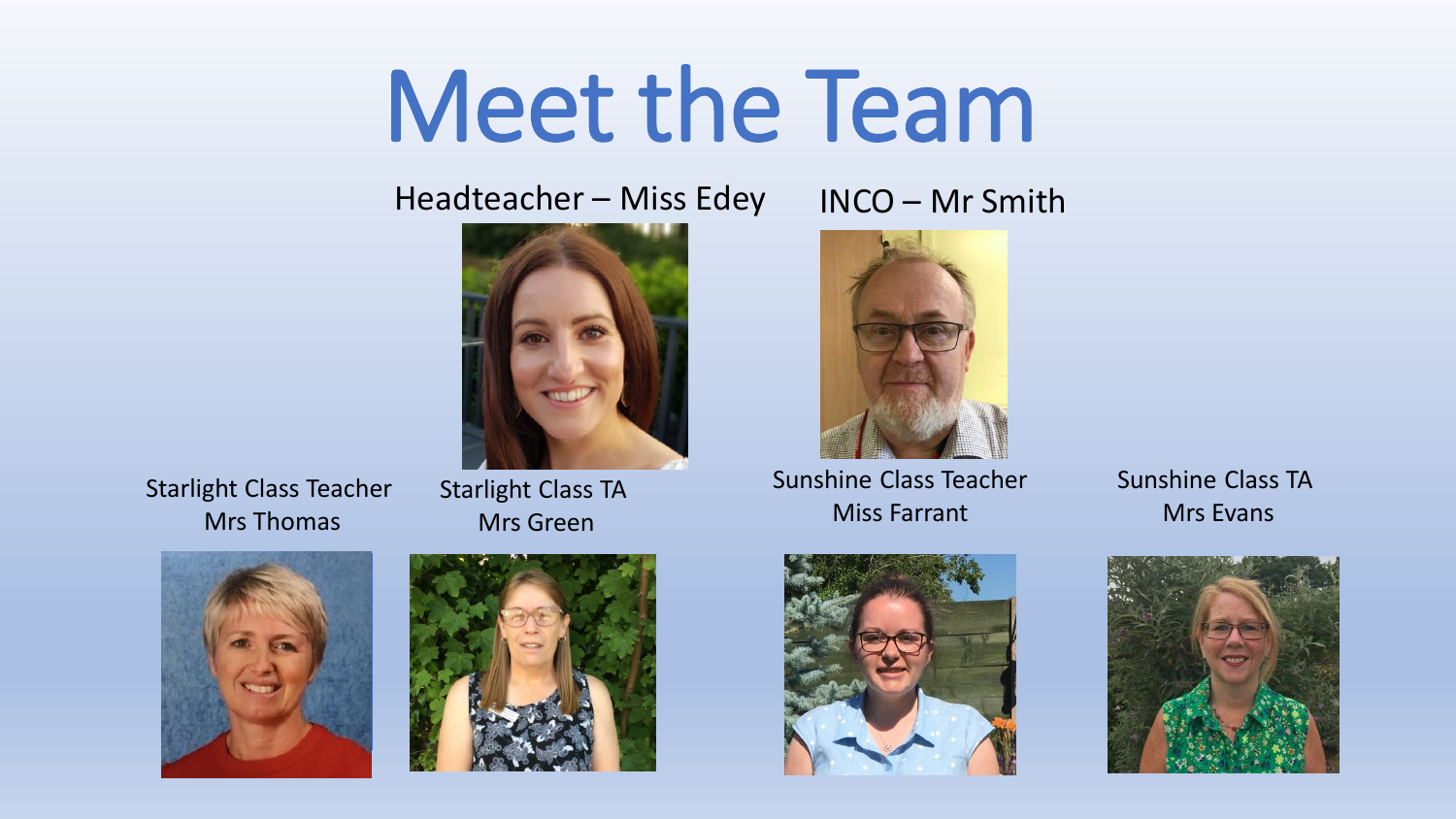# Why is transition so important for your child?

**Transition: A process not an event**

- This year transition has been challenging due to the current pandemic. We will work with you to ensure it is as smooth and happy transition as possible for your child.
- Each child is different and some may take a little longer to settle.
- Our transition processes are based on the best interests and needs of your child.
- We will work with you to help your child to settle and be confident in their new surroundings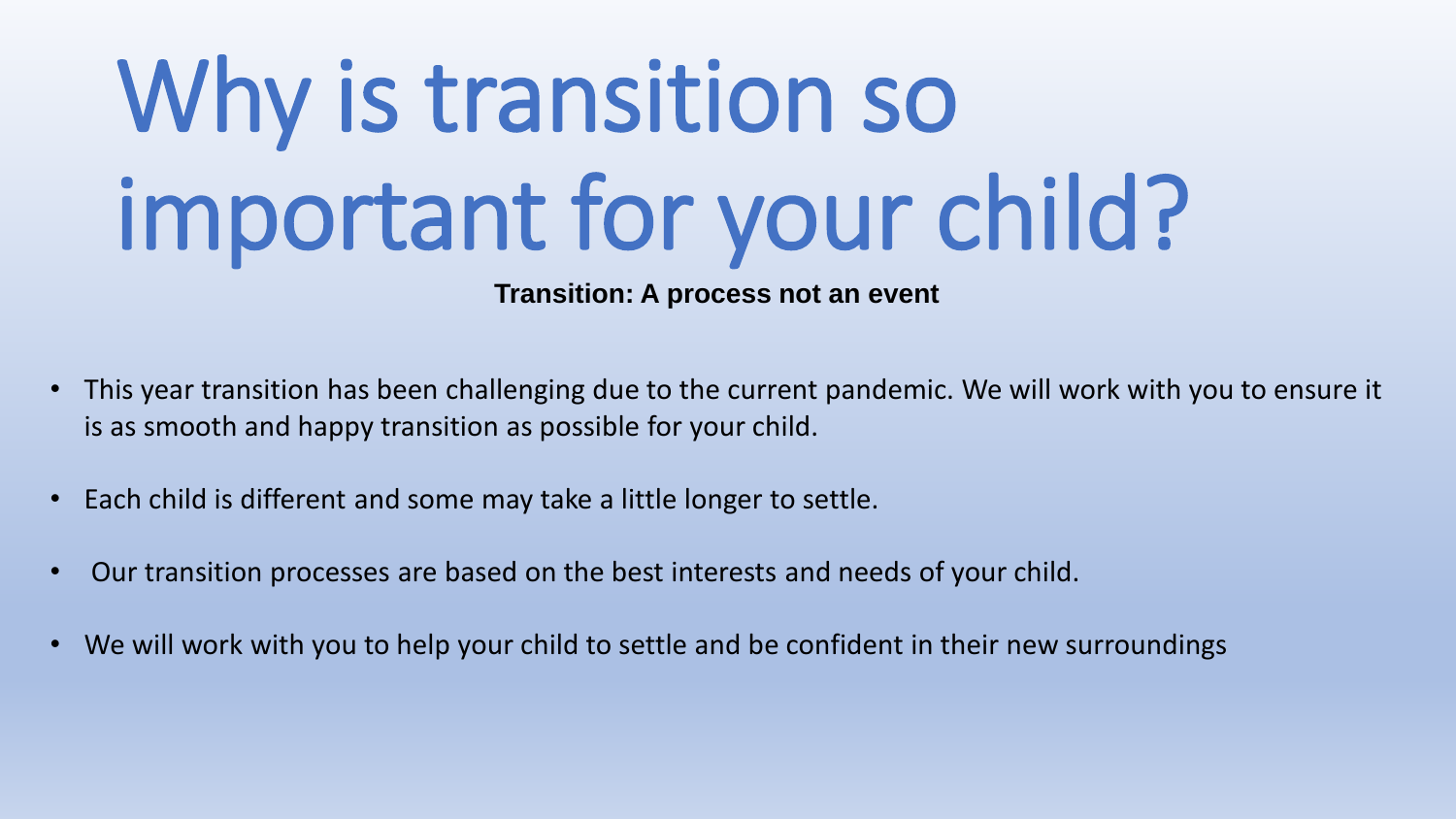# Getting to know you and your child

**We will do this by:**

- Information gathered from you and the previous setting
- Transition for each child carefully planned with you and the class teacher
- Opportunities to ask questions and share concerns either by email or phone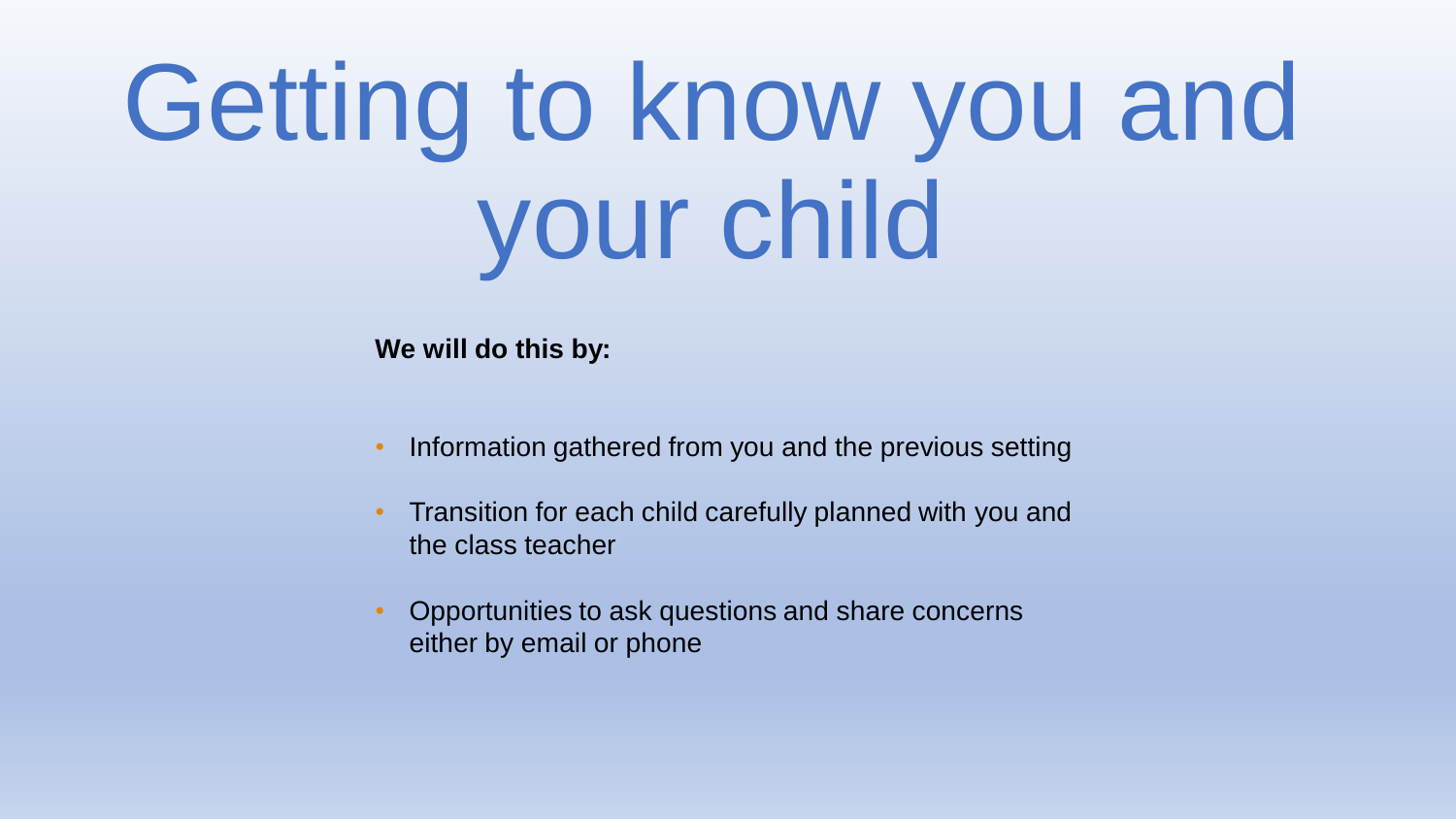**This booklet shows your child what their new classroom will look like.**





**This booklet gives you ideas and ways you can help your child be ready for school in September**

NB, You received these in your information pack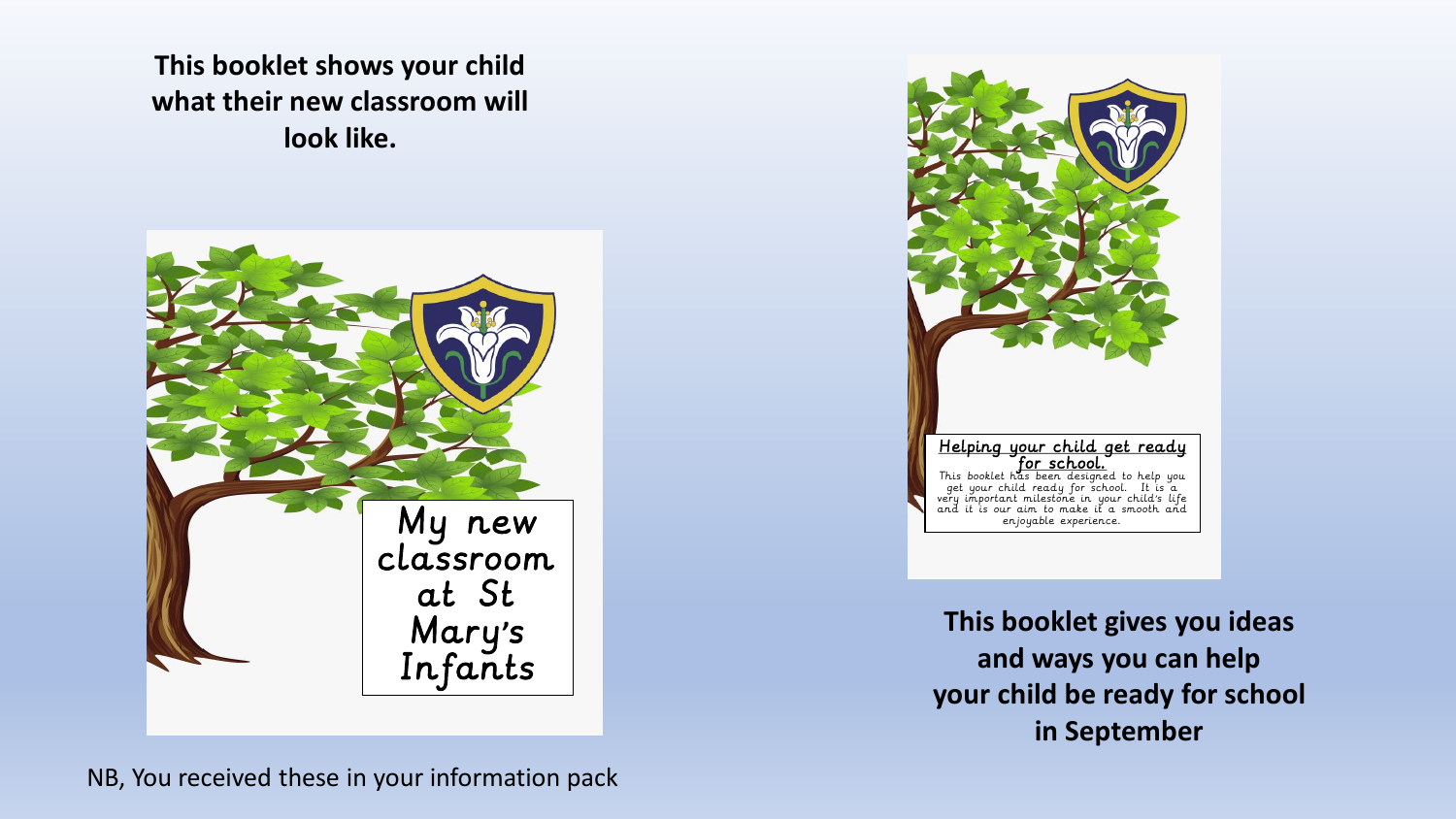#### Transition into Reception

This will be a short, part-time staggered approach

Week 1 of term Thursday and Friday 3<sup>rd</sup> and 4<sup>th</sup> September: The children attend for half a day. Half of the class in the morning and half in the afternoon. Week 2 of term: The same as week 1 but they also stay for lunch Week 3 of term: All pupils attend full time

We will encourage you to phone the school or email if you need to discuss anything, as we can not let adults on to the premises due to Covid 19 and government guidelines. This will also help the children to develop their independence and develop relationships with the adults in the setting.

Please note we realise children have different needs and some will require more time and support to do this in a happily and confidently.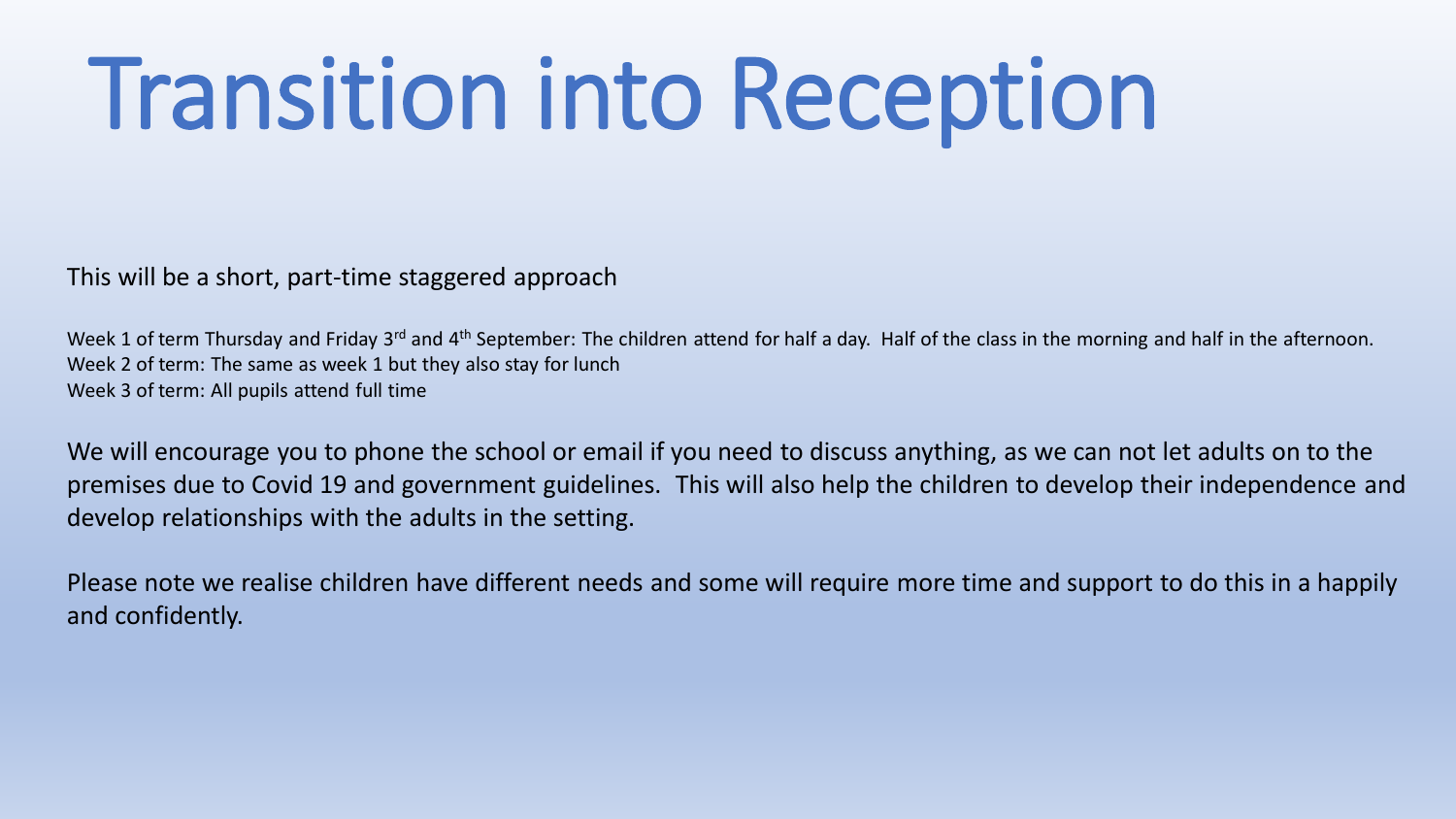# What will my child be learning?

| <b>Prime Areas of Learning</b>        | <b>Specific Areas of Learning</b> |
|---------------------------------------|-----------------------------------|
| <b>Personal, Social and Emotional</b> | Literacy                          |
| <b>Communication and Language</b>     | <b>Mathematics</b>                |
| <b>Physical Development</b>           | Understanding the World           |
|                                       | <b>Expressive Arts and Design</b> |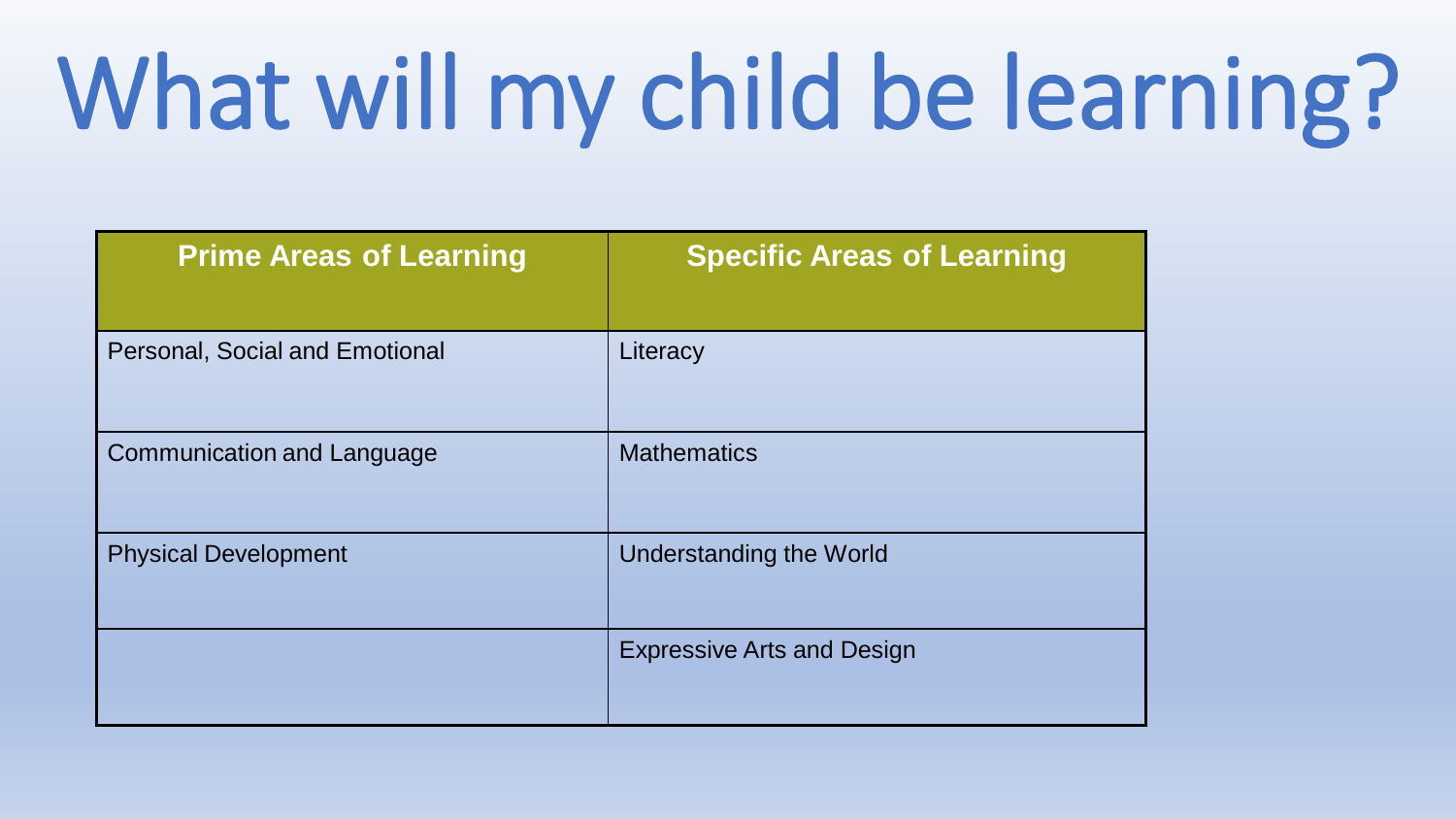#### How does my child learn?

Characteristics of Effective Learning

**Characteristics of Effective Learning** 

#### **Playing and exploring - engagement**

Finding out and exploring Playing with what they know Being willing to 'have a go'

#### **Active learning - motivation**

Being involved and concentrating **Keeping trying** Enjoying achieving what they set out to do

#### **Creating and thinking critically - thinking**

Having their own ideas **Making links** Choosing ways to do things Alongside the Areas of Development we look at the ways in which children learn.

The focus of the Characteristics of Effective Learning is on how children learn rather than what they learn i.e. process over outcome. This allows for teachers/practitioners to provide the right type of learning opportunities.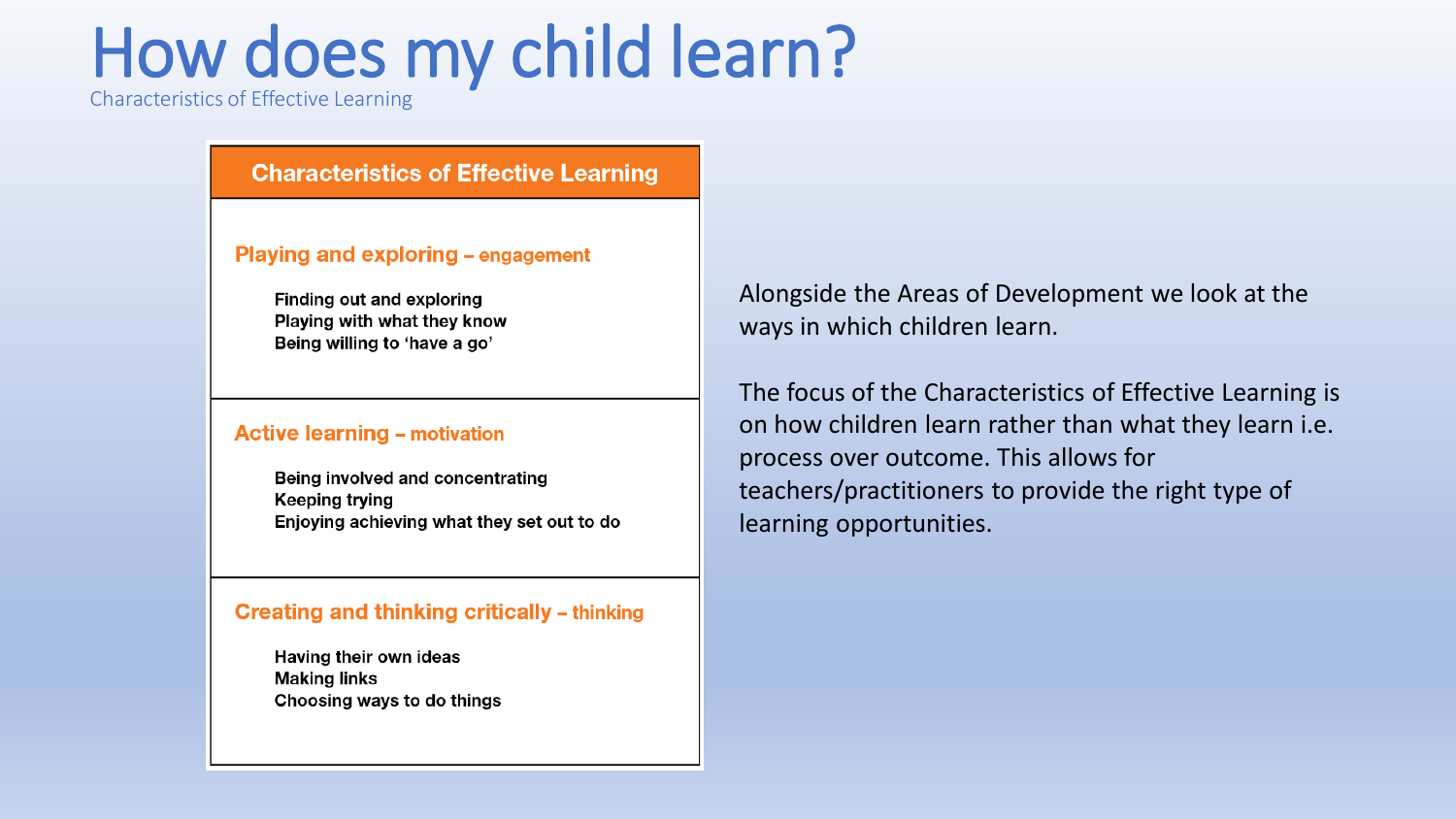# Daily routines

\*Please note these timings have been altered from our usual 8.50 start and 3.10 finish due to Covid 19 .

- 9.10 Arrival and self-registration Grow time (Child initiated learning) Children are able to help themselves to snack Maths learning Story time
- 12.15 LUNCH
- 1.10 Phonics
	- Grow time (Child initiated learning)
	- Topic learning
- 3.00 Class worship
- 3.20 Home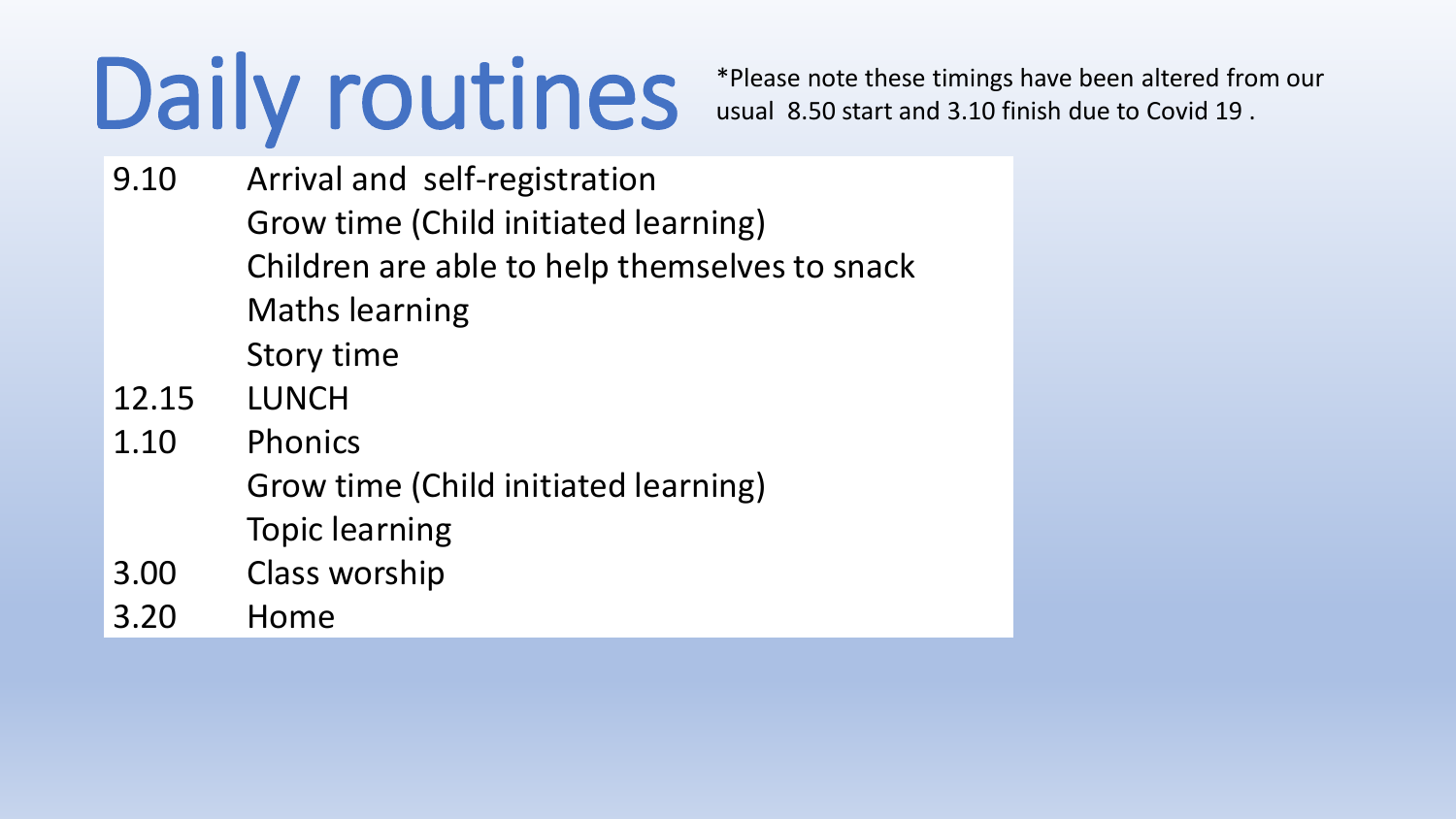### Daily routines continued

- The school gates open at 8.40am, class doors open at 8.50am, class starts at 9.00am when the gates will be locked. If you arrive after this time, you will need to bring your child through the main reception area.
- You will need to help your child select their lunch for the day before you say goodbye to them. They have a choice of a hot meal, a vegetarian meal, a packed lunch, a jacket potato with a filling or a home packed lunch every day.
- If your child is ill we require a telephone message on the first day of absence. We operate a first day response system where by we will phone you if your child is absent and the school office have not received a message by 9.15am.
- If your child receives any first aid treatment you will receive a First Aid form at the end of the day explaining what happened and the treatment, if any, that was given.
- It is not possible for medicine to be given out in school by staff. You are welcome to arrange to come into school and give the medicine personally. Arrangements will be made with individual parents for chronic illness. Where children have a serious recurring medical problem, the teacher should be informed in writing. The information will be added to the school records.



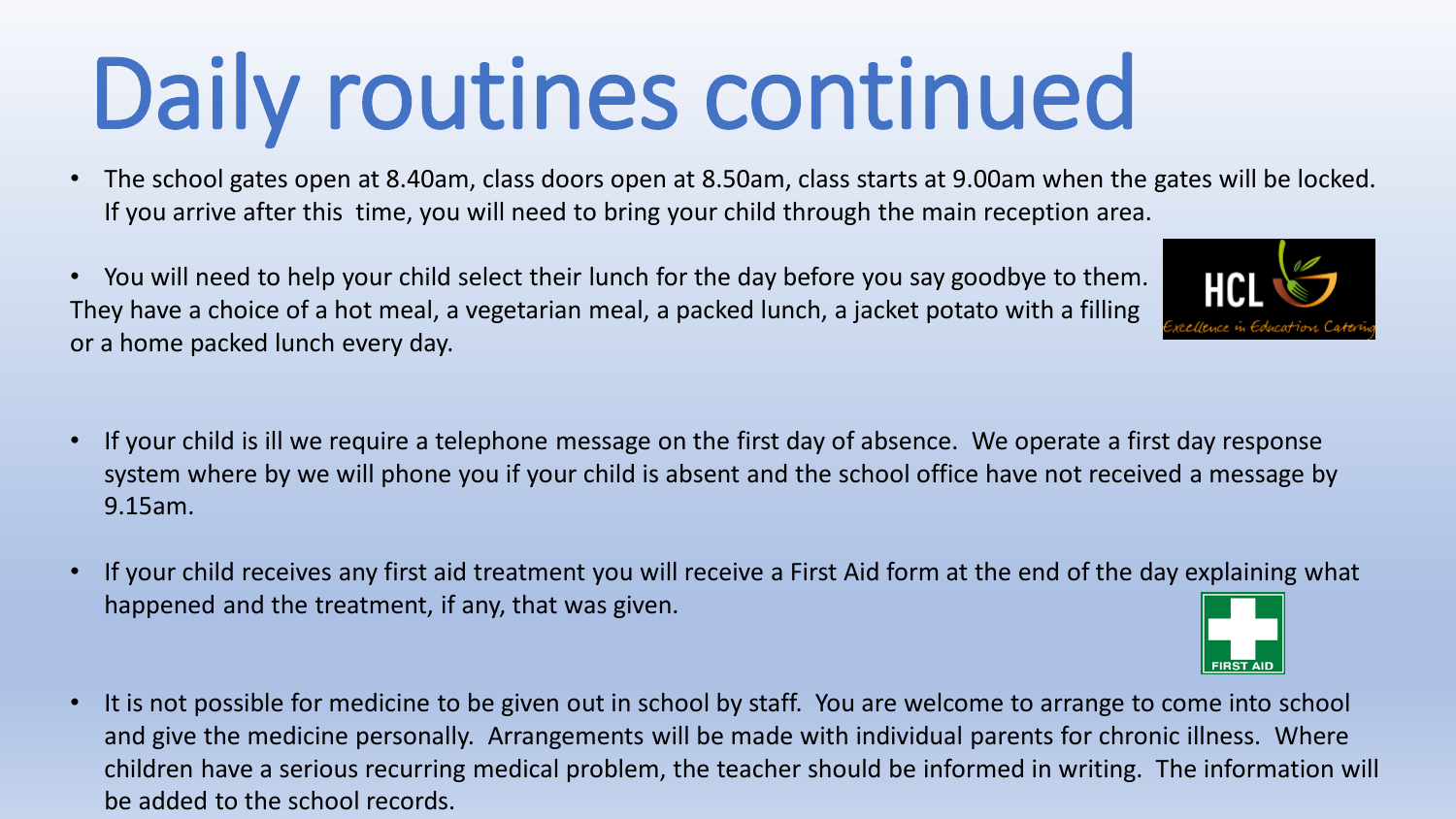# How we teach - Continuous provision

Our setting has been planned to ensure that it is an enabling environment that allows the children to have a deep level of involvement in the activities that they choose to access.

Planning in the moment is all about seizing the moment for children to progress. Based on what the children are already deeply involved in, this way of planning relies on skilled practitioners using quality interactions to draw out the children's knowledge and build on it there and then (in the moment). This means that the practitioner uses skills to observe what the child is doing and needs to do next, assesses the **teachable moment** from the child's perspective and be skilled enough to know when to intervene and when to stand back and observe.

Planning in the moment is all about capturing the moment of engagement and running with it to make sure the children progress.

#### **Grow time – Child initiated learning**

Child-initiated learning has an important role in children's learning and development, because children explore and learn from their own thoughts and ideas through the freedom and creativity that child-initiated play enables. We have named our child initiated learning time 'Grow Time' as the children are developing allowing them to flourish into growth mindset learners.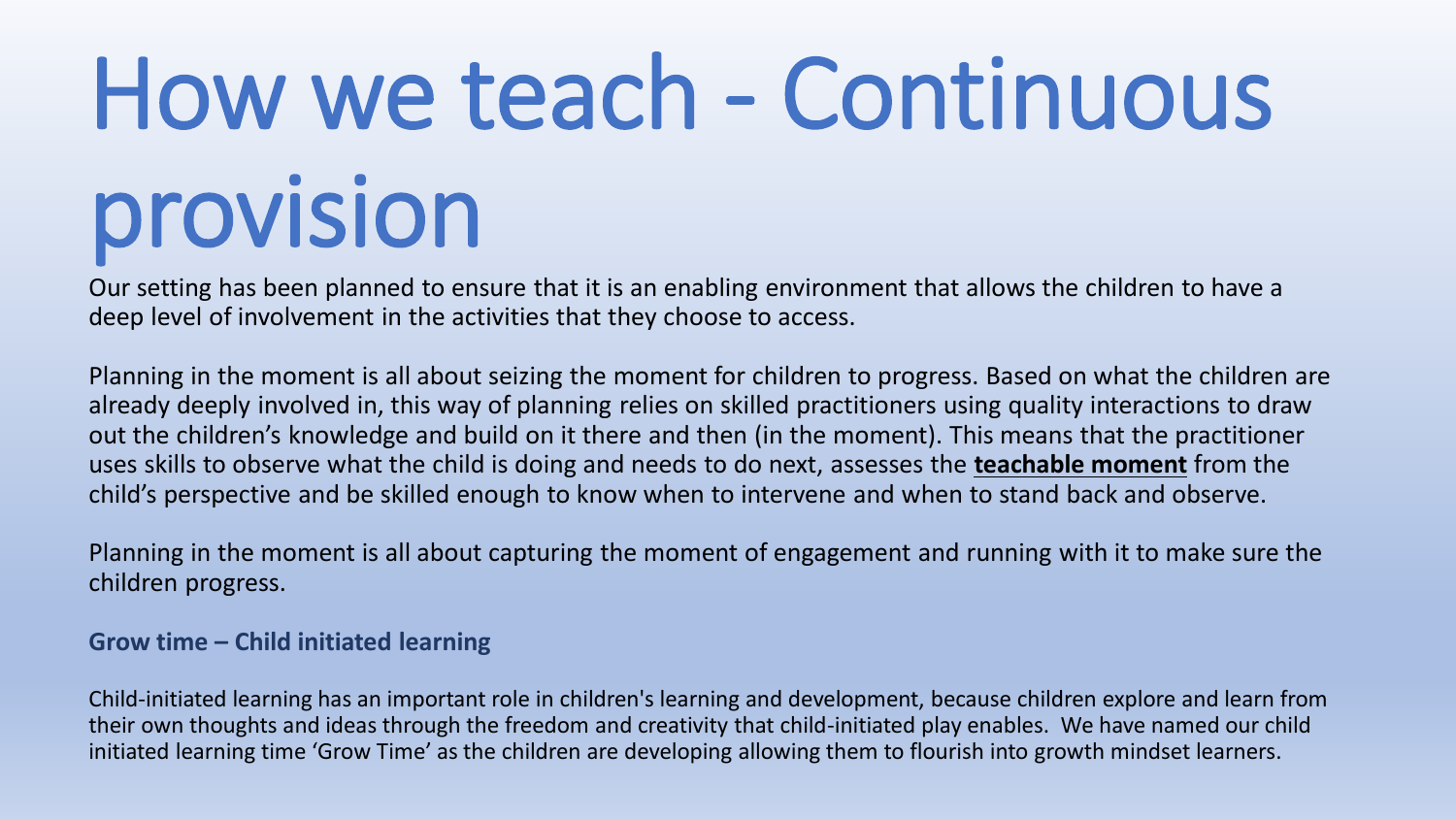# Handwriting -

see the 'Helping your child to read and write' booklet.

We teach the children to write using cursive letter formation :

- The rules are simple; capital letters don't join and all the lower case letters start on the line.
- It supports the presentation of their work
- It ensures correct formation of letters and reduces bad habits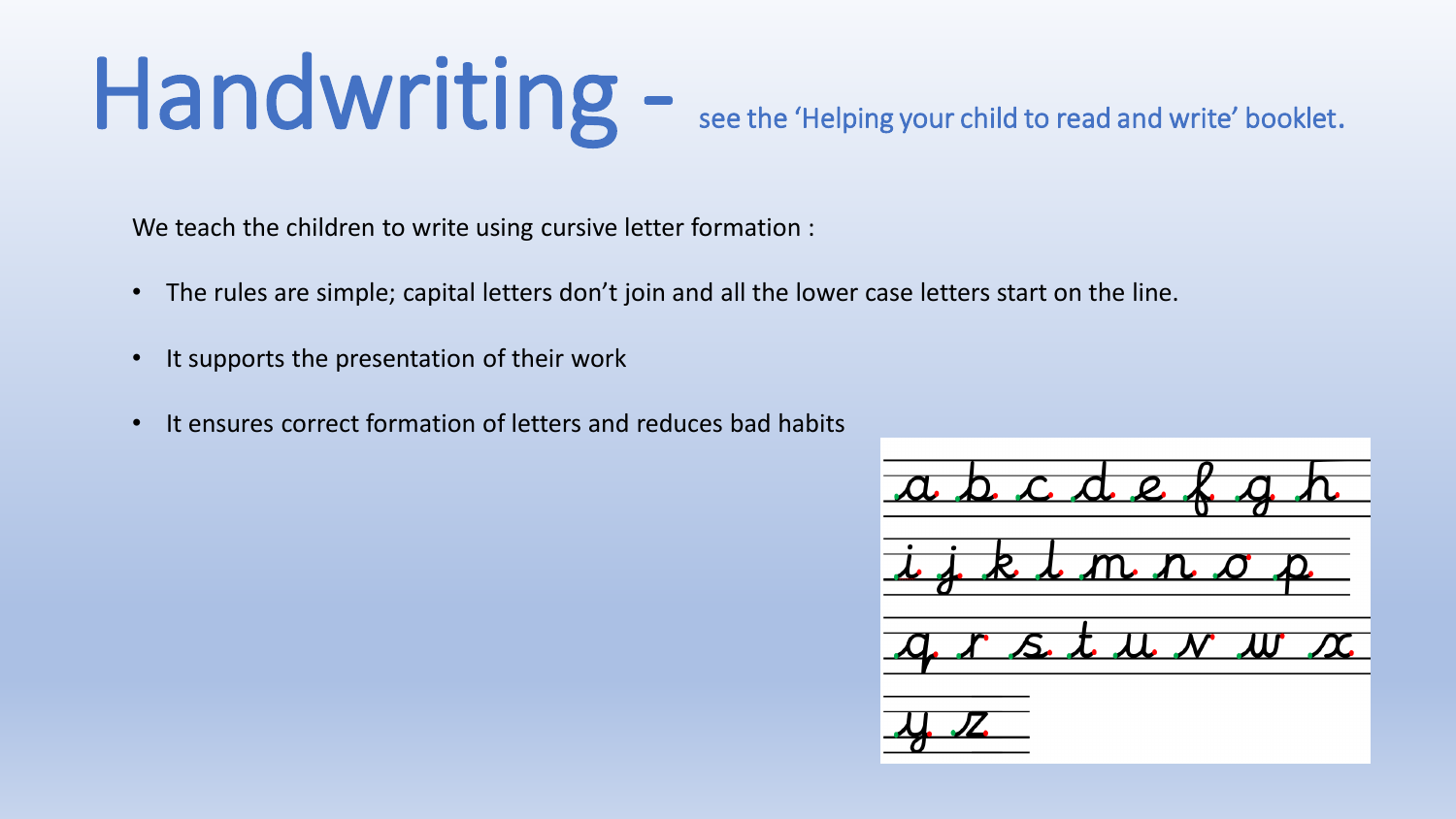### Reading - see the 'Helping your child to read and write' booklet.

- The children being to learn to read when they listen and share books with others. It is important that you talk to the children about the different print concepts that were mentioned in the 'Helping your child to read and write' booklet that you were given in your information pack.
- Ask your child questions about what is happening in the book, the different characters and what they think they might be feeling and why.
- When your child begins school in the first few week they will receive a wordless reading book. It is important to look at these books with your child and discuss it with them.
- Children will only be given a reading book with words when their teacher feels they are ready. They will need to be able to discuss the print concepts, recognise and say the sounds a number of letters make, segment and blend the sounds in words to say the word and read a number of the tricky words by sight.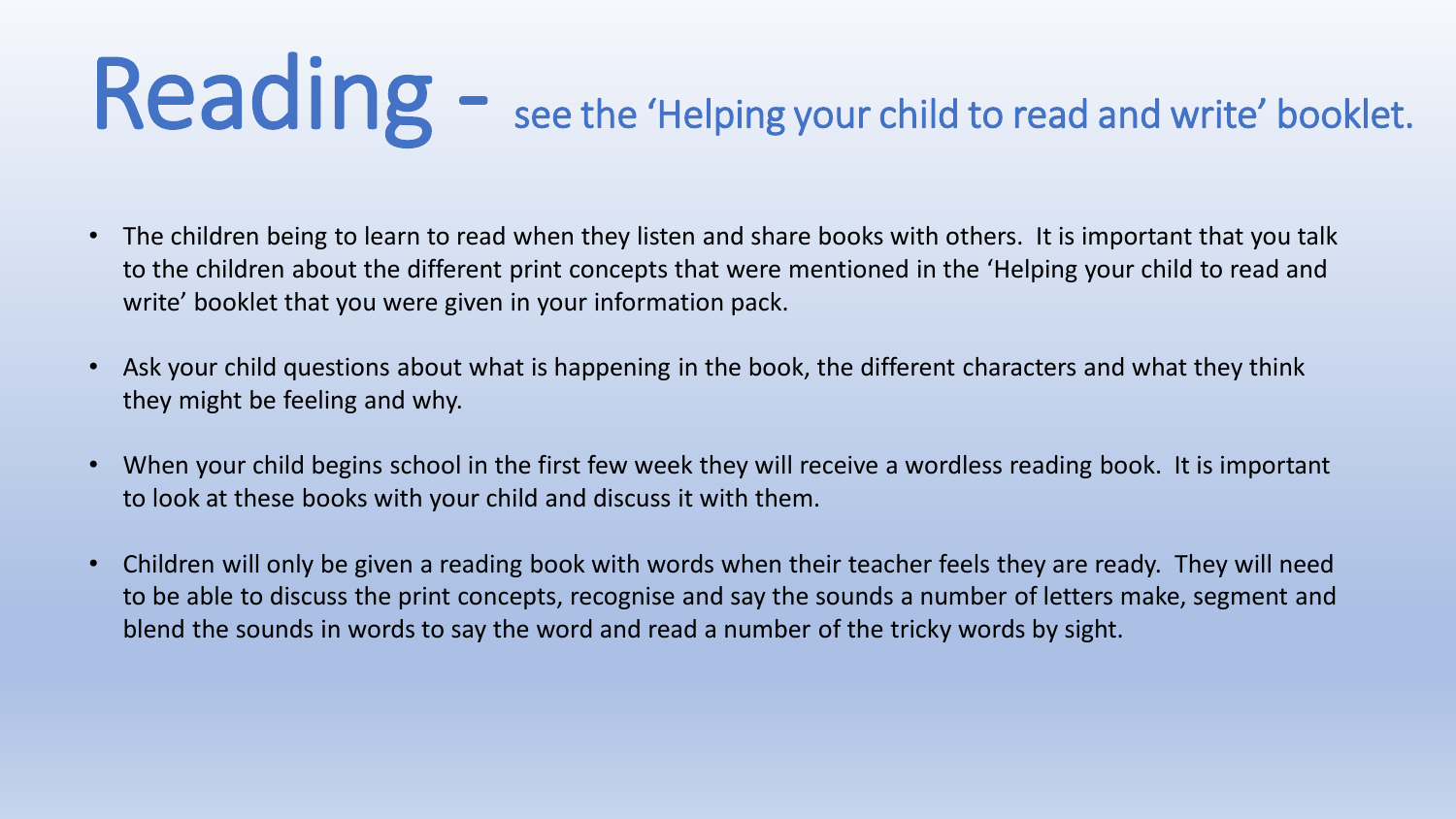### School uniform

- Grey pinafore dress or grey skirt
- White polo shirt
- Blue and white checked or striped dress for summer
- Grey trousers long or short
- Cardigan or sweatshirt with the school logo (at least one for school photos and trips)
- Sensible black school shoes that your child is able to put on and take off independently
- White, black or grey socks or tights.

No other jewellery is permitted except one pair of stud earrings, which will need to be removed for P.E.

#### P.E. in reception

Clothing for P.E. – navy shorts, a white t-shirt, white socks and blue joggers. The children will need to wear trainers on these days.

We have a P.E. lesson every Tuesday and so the children need to come to school wearing their P.E. kit. They do not need a change of clothes as they will wear this all day.

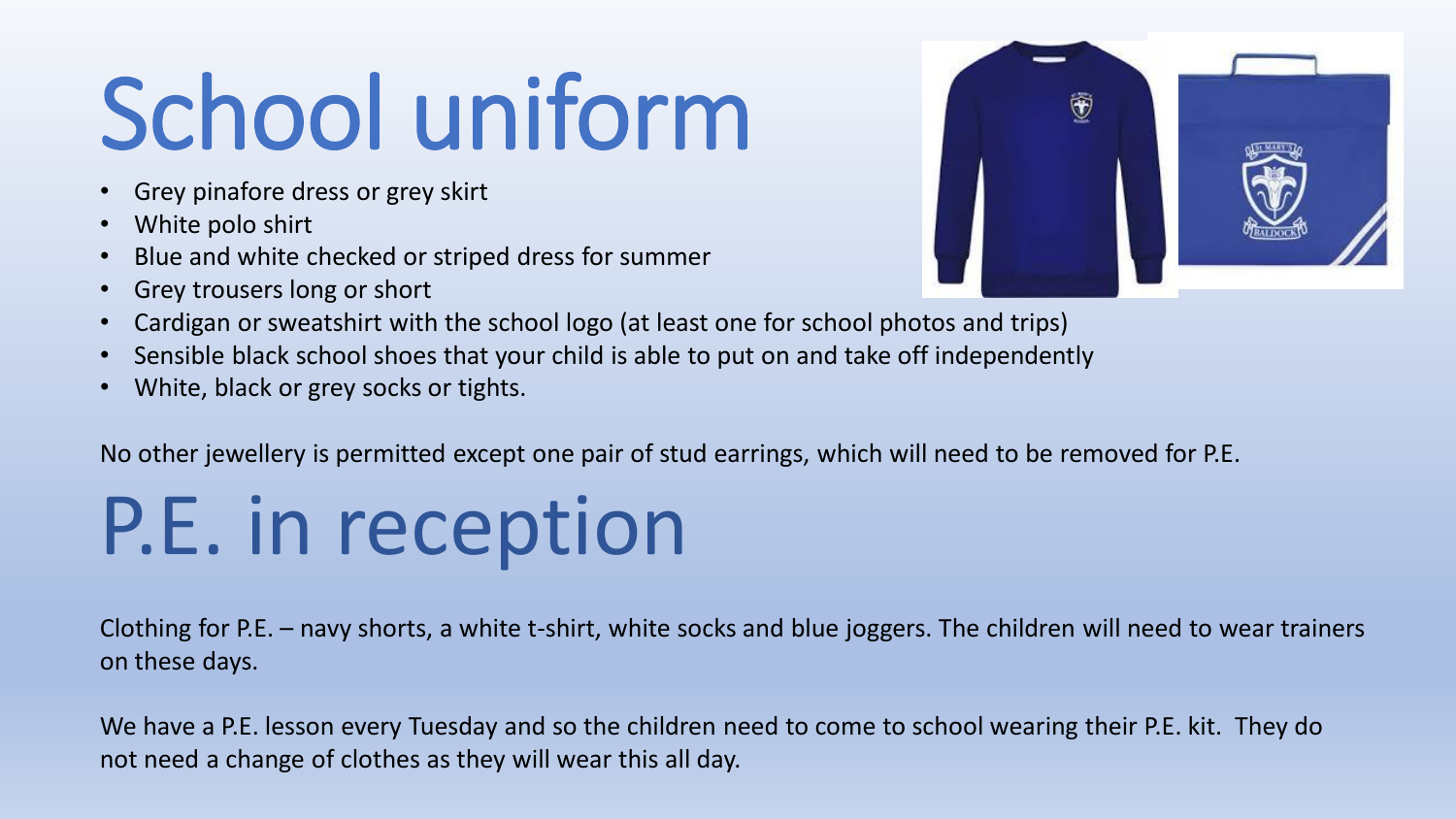# What else to bring

- A blue book bag available from The Uniform Monkeys <https://theuniformmonkeys.co.uk/>
- A named water bottle, which is washed and refilled before returning to school each day.
- If you wish to send your child in with a packed lunch please ensure that this is in a sealed, named lunchbox. We ask that lunches are healthy and balanced and do not contain fizzy drinks, sweets or chocolates.
- The children have free flow access to our outside area, no matter what the weather, therefore they will need a names pair of wellington boots that will be left at school and they must wear suitable outdoor clothing to school.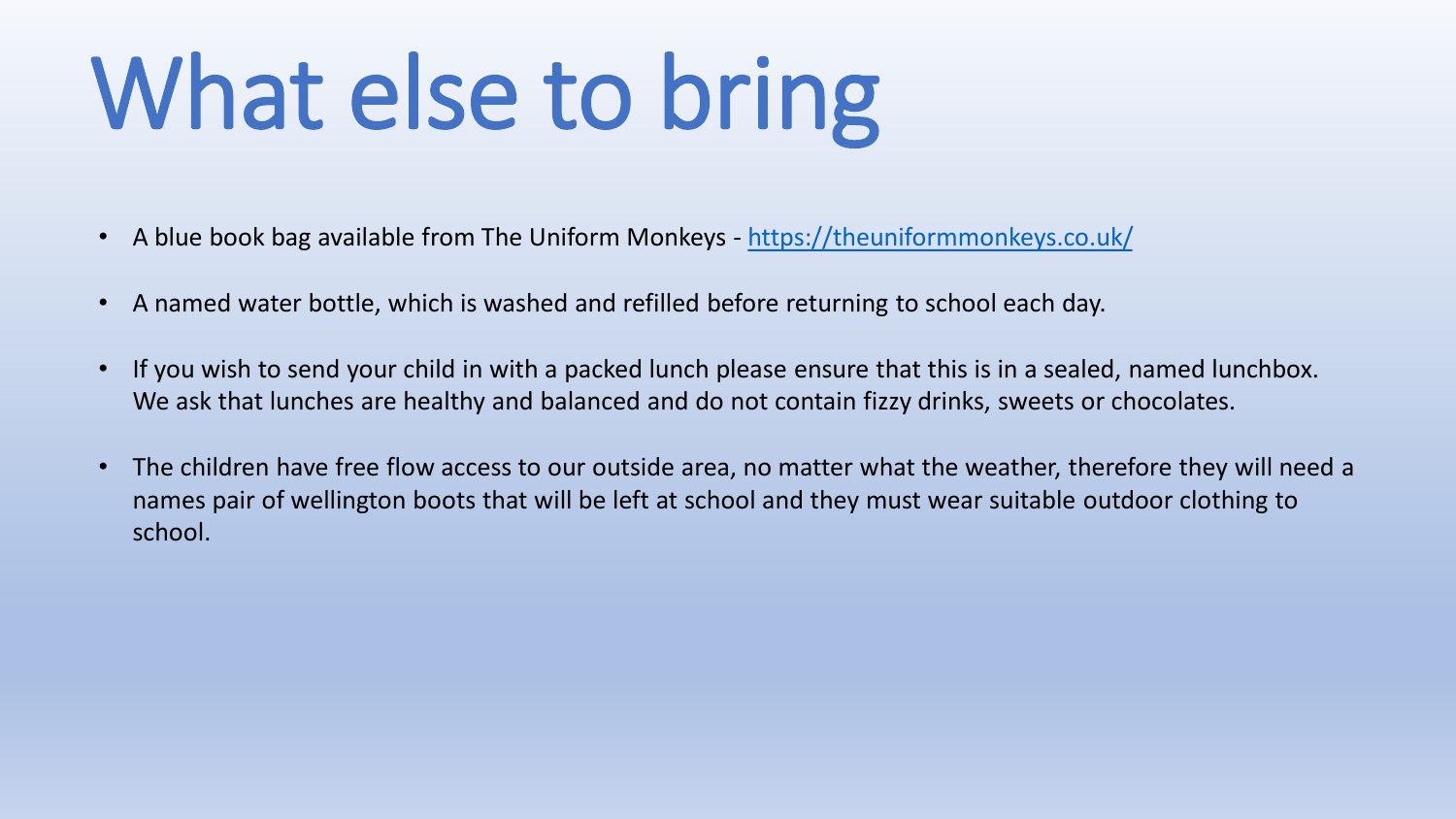### School lunch

- Every child is entitled to a free school meal in the infants.
- They have a choice of a hot meal, a vegetarian meal, a packed lunch, a jacket potato with a filling or a home packed lunch every day.
- Please note this offer might be different due to Covid 19.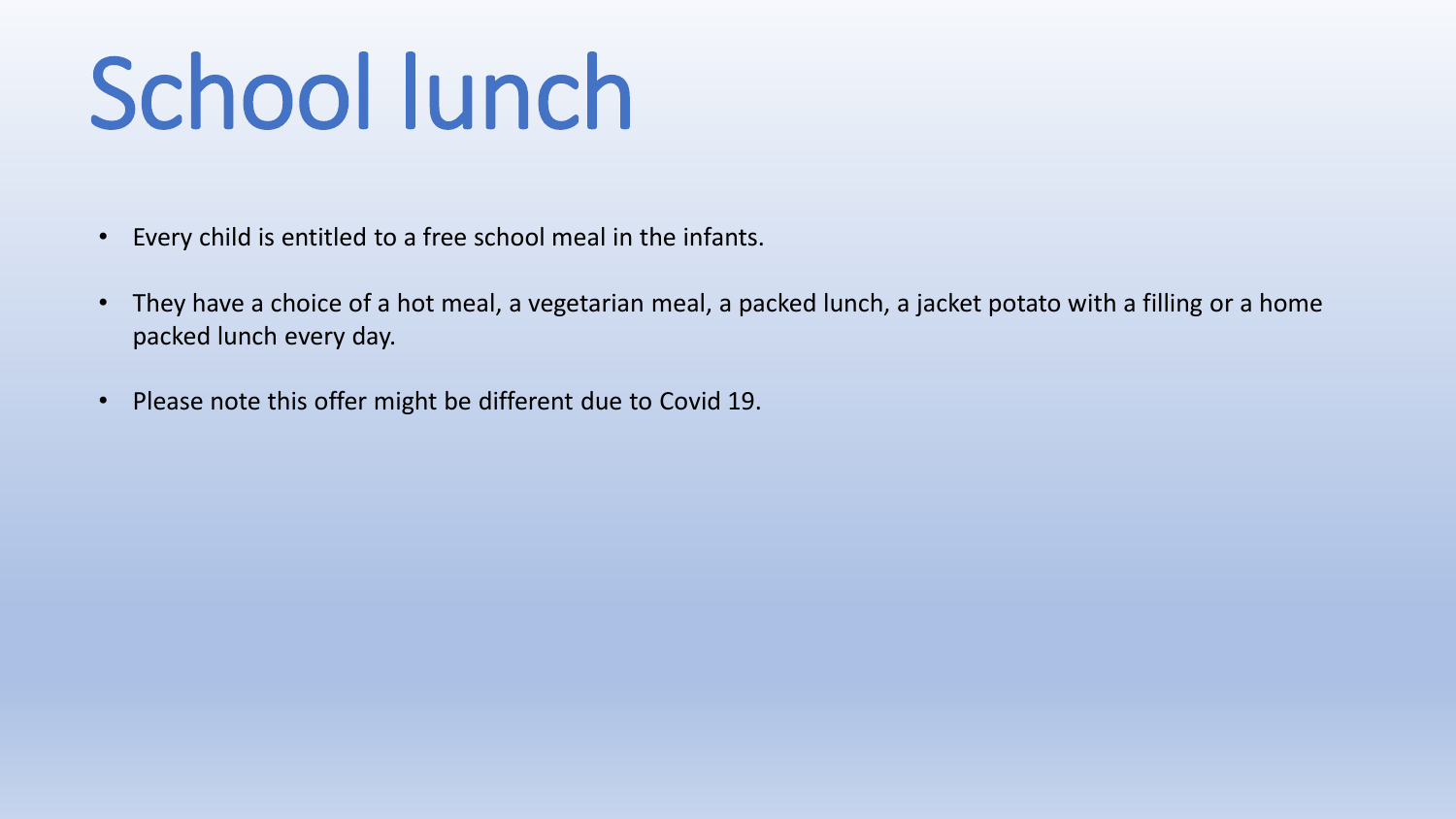#### House teams

This year we are introducing house teams through out the school:

- There are 5 different teams Oak, Rowan, Ash, Sycamore, Hazel and Horse Chestnut
- Each child will be allocated a team. We have tried to put family members into the same team through the different year groups.
- The children will be awarded points when they display the following learning behaviours during the school day:

| <b>Resilience</b><br>Perseverance |                  | <b>Responsibility</b> |                        |                    | <b>Contribution</b>           |
|-----------------------------------|------------------|-----------------------|------------------------|--------------------|-------------------------------|
| <b>Self-motivation</b>            |                  | <b>Collaboration</b>  | Independence           |                    | <b>Effective questioning</b>  |
| <b>Active listening</b>           | <b>Proactive</b> | <b>Research</b>       |                        | <b>Risk taking</b> |                               |
| <b>Growth mindset</b>             |                  | <b>Metacognition</b>  | <b>Problem solving</b> |                    | <b>Promoting safeguarding</b> |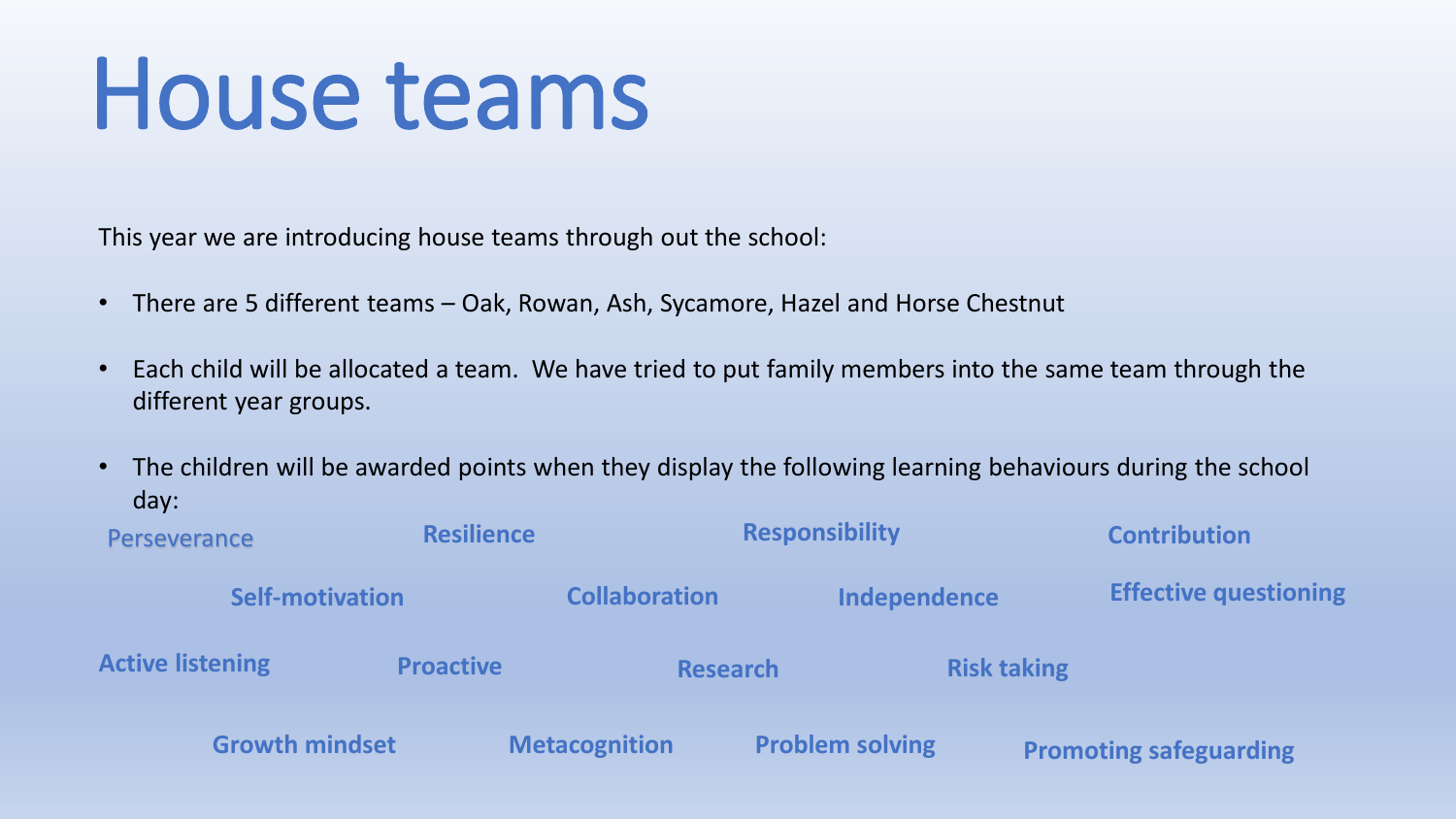#### We support learning at home in a variety of different ways

- Every week, 3 children from each class are chosen to be the focus children. You will receive a letter home the week before to inform you and you will be asked to complete a form to inform us of anything significant happening in your child's life and will be able to ask questions about anything you would like to know about your child's progress and development. The week after you will be invited in to have a 10 minute consultation which is an open discussion to share your child's learning journey.
- Parent/ carer workshops (for example, how to support early reading)
- Information and tips in newsletters, on social media and the school website
- Home/school learning packs to develop fine motor and speaking and listening skills
- Helping your child with maths booklet
- Helping your child to read and write booklet (both of these booklets were sent with the information pack)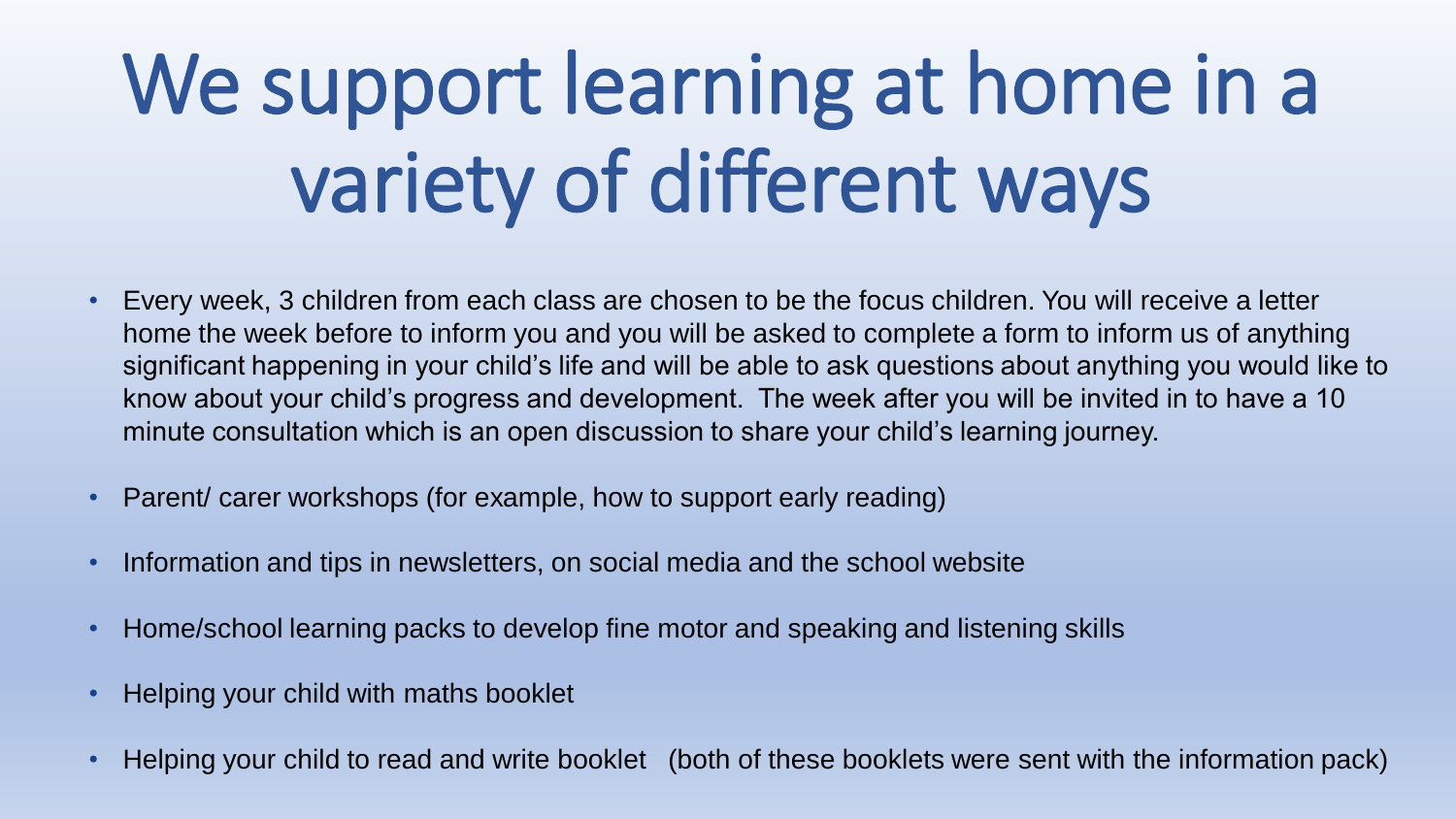# How we communicate with you

Communication is so important. It plays a huge role in ensuring that you are regularly sharing information with us to best support your child.

We do this by…

- Termly parent consultation meetings (when your child is a focus child)
- Stay and Play sessions
- **Fortnightly fliers**
- Marvellous Me
- Half termly newsletters
- Email *[admin@stmarysinfants.herts.sch.uk](mailto:admin@stmarysinfants.herts.sch.uk) / reception@stmarysinfants.herts.sch.uk*
- School Website [stmarysinfants.herts.sch.uk](http://stmarysinfants.herts.sch.uk/)
- School Gateway a payment and form system which we use for trip payments and communication via emails and text messages including school newsletters. Please sign up to the School Gateway on the website [www.schoolgateway.com](http://www.schoolgateway.com/)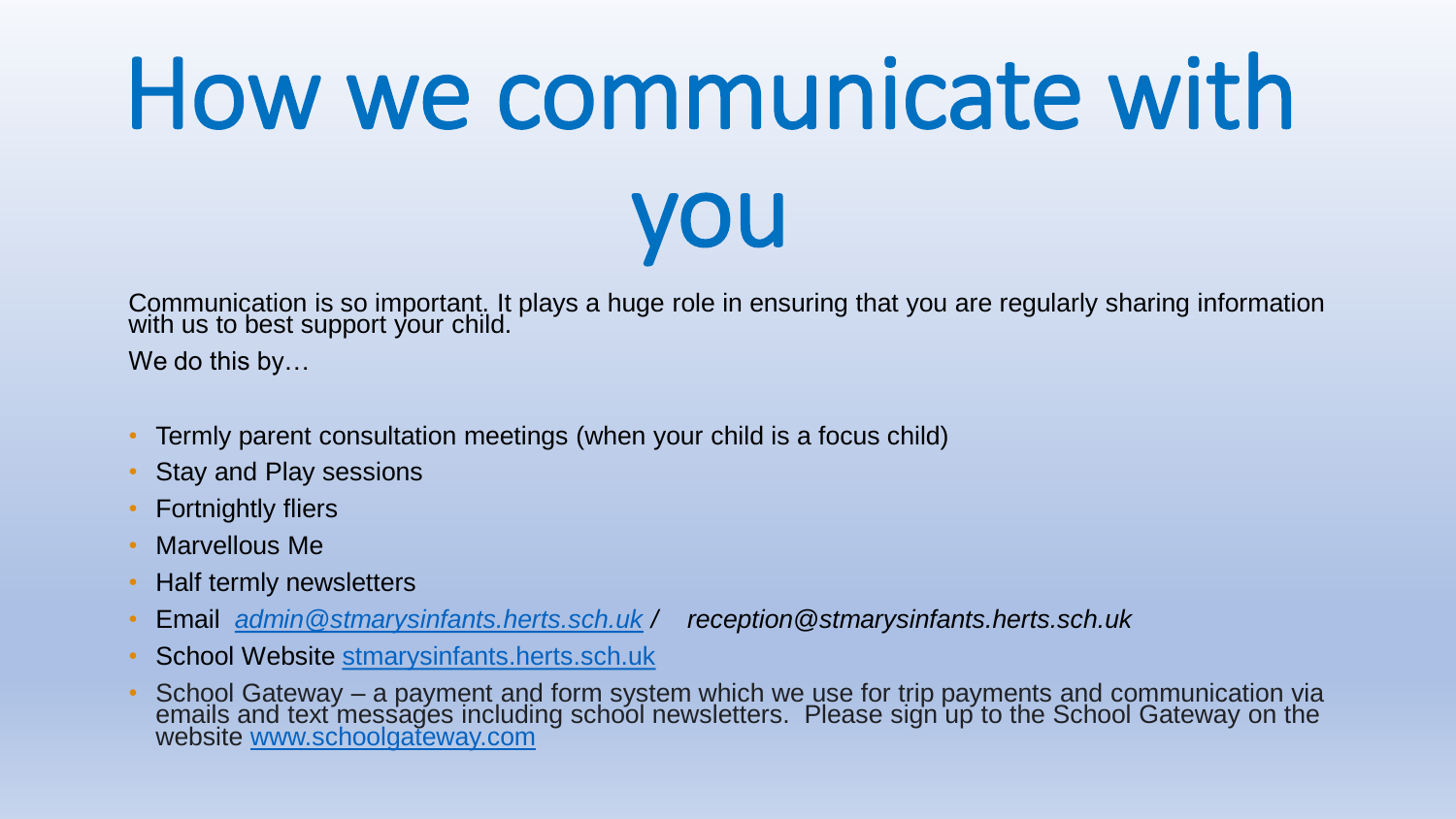# Keeping children safe is everyone's responsibility



**HERTFORDSHIRE** safeguardingch









- Your child will only be allowed to be collected from school by an adult who is named on their 'home time collection consent form'. If you have an ad hoc arrangement then this must be given in writing to the class teacher.
- If you drive your child to school please ensure that you park safely away from the school entrance and do not use the staff car park as there is limited space and access.
- All visitors and volunteers have the required DBS checks and safeguarding training before working in the school.
- We teach the children about e-safety during Safer Internet Day and in our PSHE lessons.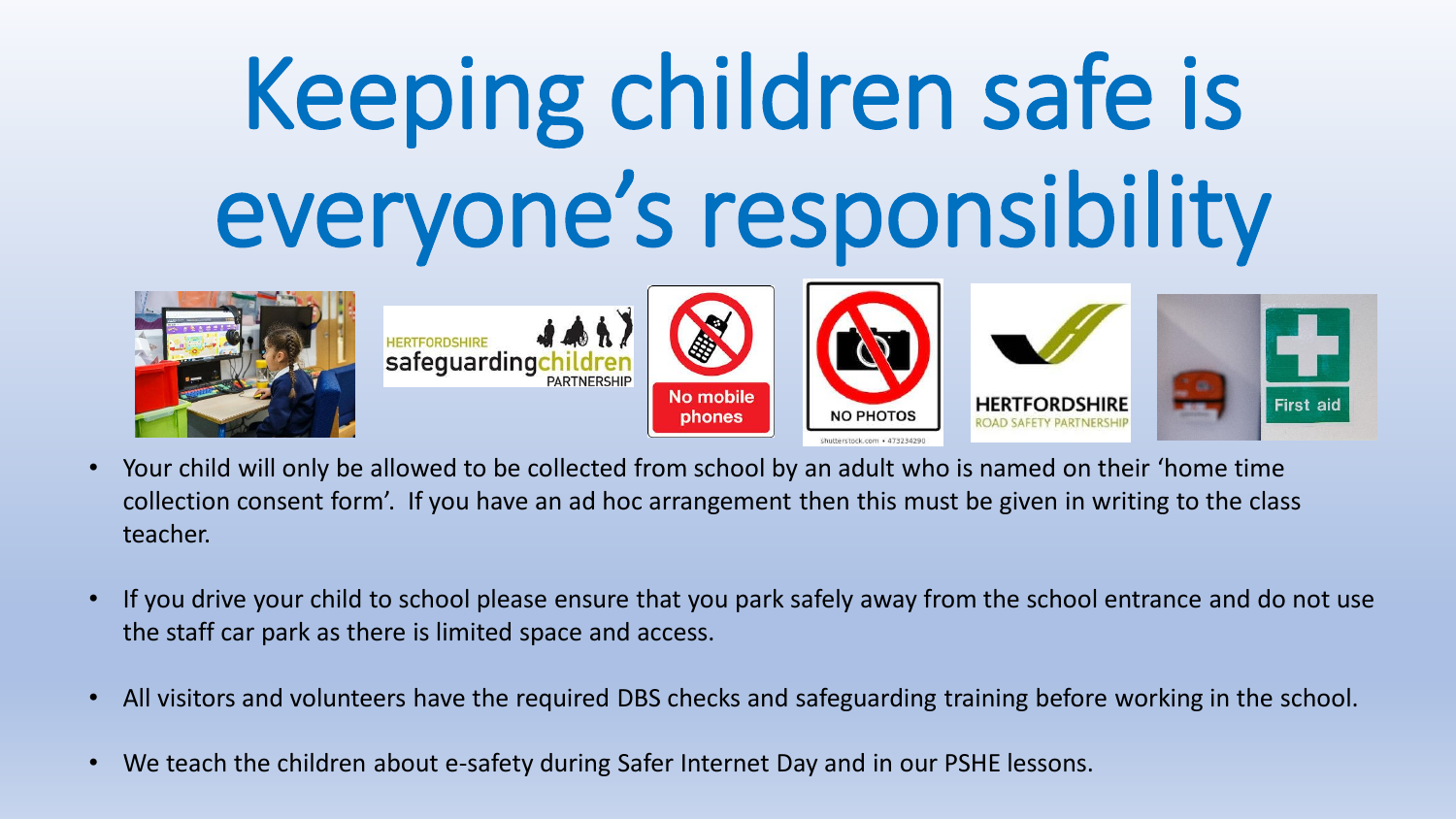#### Question Time

No question is a silly question…

If anyone has anything they would like to ask or tell the class teacher please feel free to contact the school by phone on 01462 892347 or on the following email address [reception@stmarysinfants.herts.sch.uk](mailto:reception@stmarysinfants.herts.sch.uk)

We will collate frequently asked questions and send them to everyone.

Queries that are personal to families will be answered directly.

NB, If you have a query or concern once your child starts school, you should first speak to your class teacher. If you are not happy that it has been resolved or answered then you can contact the Early Years Leader, then the Deputy Head and lastly the Head teacher.